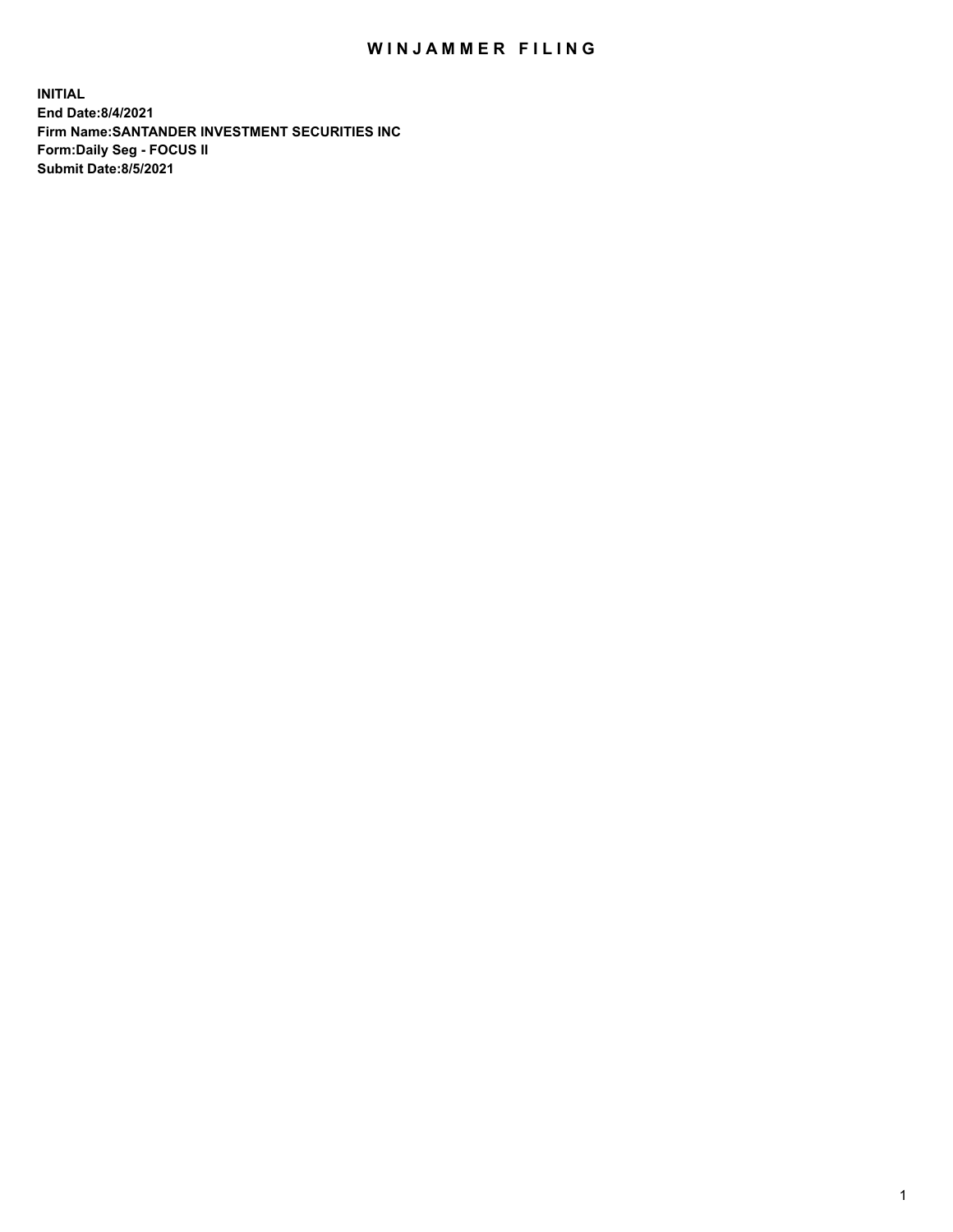**INITIAL End Date:8/4/2021 Firm Name:SANTANDER INVESTMENT SECURITIES INC Form:Daily Seg - FOCUS II Submit Date:8/5/2021 Daily Segregation - Cover Page**

Name of Company **SANTANDER INVESTMENT SECURITIES INC** Contact Name **Richard Ro** Contact Phone Number **(212) 350-3662** Contact Email Address **richard.ro@santander.us** FCM's Customer Segregated Funds Residual Interest Target (choose one): a. Minimum dollar amount: ; or **70,000,000** b. Minimum percentage of customer segregated funds required:% ; or **0** c. Dollar amount range between:and; or **0 0** d. Percentage range of customer segregated funds required between:% and%. **0 0** FCM's Customer Secured Amount Funds Residual Interest Target (choose one): a. Minimum dollar amount: ; or **0** b. Minimum percentage of customer secured funds required:% ; or **0** c. Dollar amount range between:and; or **0 0** d. Percentage range of customer secured funds required between:% and%. **0 0** FCM's Cleared Swaps Customer Collateral Residual Interest Target (choose one): a. Minimum dollar amount: ; or **0** b. Minimum percentage of cleared swaps customer collateral required:% ; or **0** c. Dollar amount range between:and; or **0 0**

d. Percentage range of cleared swaps customer collateral required between:% and%. **0 0**

Attach supporting documents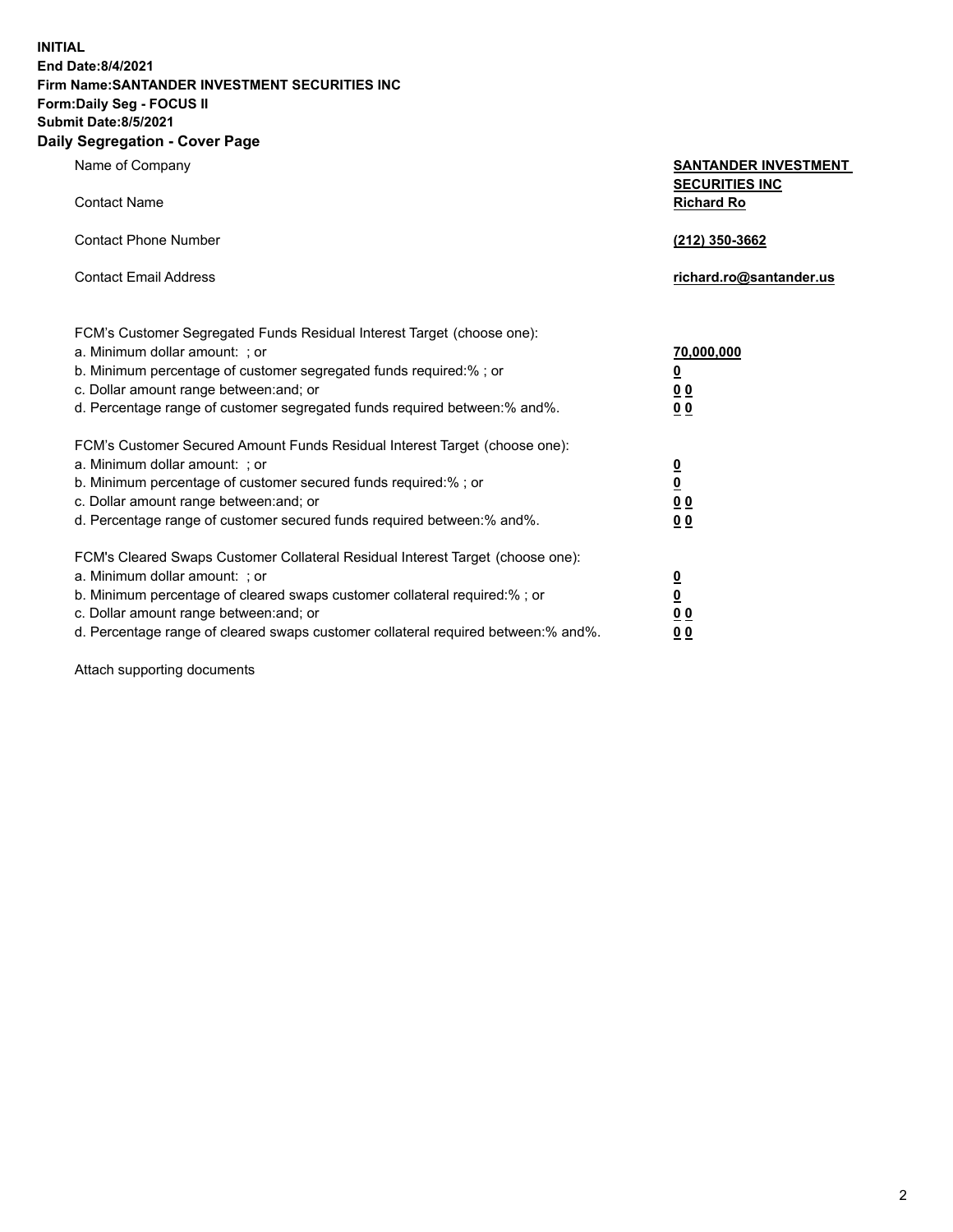## **INITIAL End Date:8/4/2021 Firm Name:SANTANDER INVESTMENT SECURITIES INC Form:Daily Seg - FOCUS II Submit Date:8/5/2021 Daily Segregation - Secured Amounts** Foreign Futures and Foreign Options Secured Amounts Amount required to be set aside pursuant to law, rule or regulation of a foreign

|     | Amount required to be set aside pursuant to law, rule or regulation of a foreign<br>government or a rule of a self-regulatory organization authorized thereunder | $0$ [7305]        |
|-----|------------------------------------------------------------------------------------------------------------------------------------------------------------------|-------------------|
| 1.  | Net ledger balance - Foreign Futures and Foreign Option Trading - All Customers                                                                                  |                   |
|     | A. Cash                                                                                                                                                          | $0$ [7315]        |
|     | B. Securities (at market)                                                                                                                                        | $0$ [7317]        |
| 2.  | Net unrealized profit (loss) in open futures contracts traded on a foreign board of trade                                                                        | $0$ [7325]        |
| 3.  | Exchange traded options                                                                                                                                          |                   |
|     | a. Market value of open option contracts purchased on a foreign board of trade                                                                                   | $0$ [7335]        |
|     | b. Market value of open contracts granted (sold) on a foreign board of trade                                                                                     | $0$ [7337]        |
| 4.  | Net equity (deficit) (add lines 1. 2. and 3.)                                                                                                                    | $0$ [7345]        |
| 5.  | Account liquidating to a deficit and account with a debit balances - gross amount                                                                                | $0$ [7351]        |
|     | Less: amount offset by customer owned securities                                                                                                                 | 0 [7352] 0 [7354] |
| 6.  | Amount required to be set aside as the secured amount - Net Liquidating Equity                                                                                   | $0$ [7355]        |
|     | Method (add lines 4 and 5)                                                                                                                                       |                   |
| 7.  | Greater of amount required to be set aside pursuant to foreign jurisdiction (above) or line<br>6.                                                                | $0$ [7360]        |
|     | FUNDS DEPOSITED IN SEPARATE REGULATION 30.7 ACCOUNTS                                                                                                             |                   |
| 1.  | Cash in banks                                                                                                                                                    |                   |
|     | A. Banks located in the United States                                                                                                                            | $0$ [7500]        |
|     | B. Other banks qualified under Regulation 30.7                                                                                                                   | 0 [7520] 0 [7530] |
| 2.  | Securities                                                                                                                                                       |                   |
|     | A. In safekeeping with banks located in the United States                                                                                                        | $0$ [7540]        |
|     | B. In safekeeping with other banks qualified under Regulation 30.7                                                                                               | 0 [7560] 0 [7570] |
| 3.  | Equities with registered futures commission merchants                                                                                                            |                   |
|     | A. Cash                                                                                                                                                          | $0$ [7580]        |
|     | <b>B.</b> Securities                                                                                                                                             | $0$ [7590]        |
|     | C. Unrealized gain (loss) on open futures contracts                                                                                                              | $0$ [7600]        |
|     | D. Value of long option contracts                                                                                                                                | $0$ [7610]        |
|     | E. Value of short option contracts                                                                                                                               | 0 [7615] 0 [7620] |
| 4.  | Amounts held by clearing organizations of foreign boards of trade                                                                                                |                   |
|     | A. Cash                                                                                                                                                          | $0$ [7640]        |
|     | <b>B.</b> Securities                                                                                                                                             | $0$ [7650]        |
|     | C. Amount due to (from) clearing organization - daily variation                                                                                                  | $0$ [7660]        |
|     | D. Value of long option contracts                                                                                                                                | $0$ [7670]        |
|     | E. Value of short option contracts                                                                                                                               | 0 [7675] 0 [7680] |
| 5.  | Amounts held by members of foreign boards of trade                                                                                                               |                   |
|     | A. Cash                                                                                                                                                          | $0$ [7700]        |
|     | <b>B.</b> Securities                                                                                                                                             | $0$ [7710]        |
|     | C. Unrealized gain (loss) on open futures contracts                                                                                                              | $0$ [7720]        |
|     | D. Value of long option contracts                                                                                                                                | $0$ [7730]        |
|     | E. Value of short option contracts                                                                                                                               | 0 [7735] 0 [7740] |
| 6.  | Amounts with other depositories designated by a foreign board of trade                                                                                           | $0$ [7760]        |
| 7.  | Segregated funds on hand                                                                                                                                         | $0$ [7765]        |
| 8.  | Total funds in separate section 30.7 accounts                                                                                                                    | $0$ [7770]        |
| 9.  | Excess (deficiency) Set Aside for Secured Amount (subtract line 7 Secured Statement                                                                              | $0$ [7380]        |
|     | Page 1 from Line 8)                                                                                                                                              |                   |
| 10. | Management Target Amount for Excess funds in separate section 30.7 accounts                                                                                      | 0 [7780]          |
| 11. | Excess (deficiency) funds in separate 30.7 accounts over (under) Management Target                                                                               | $0$ [7785]        |
|     |                                                                                                                                                                  |                   |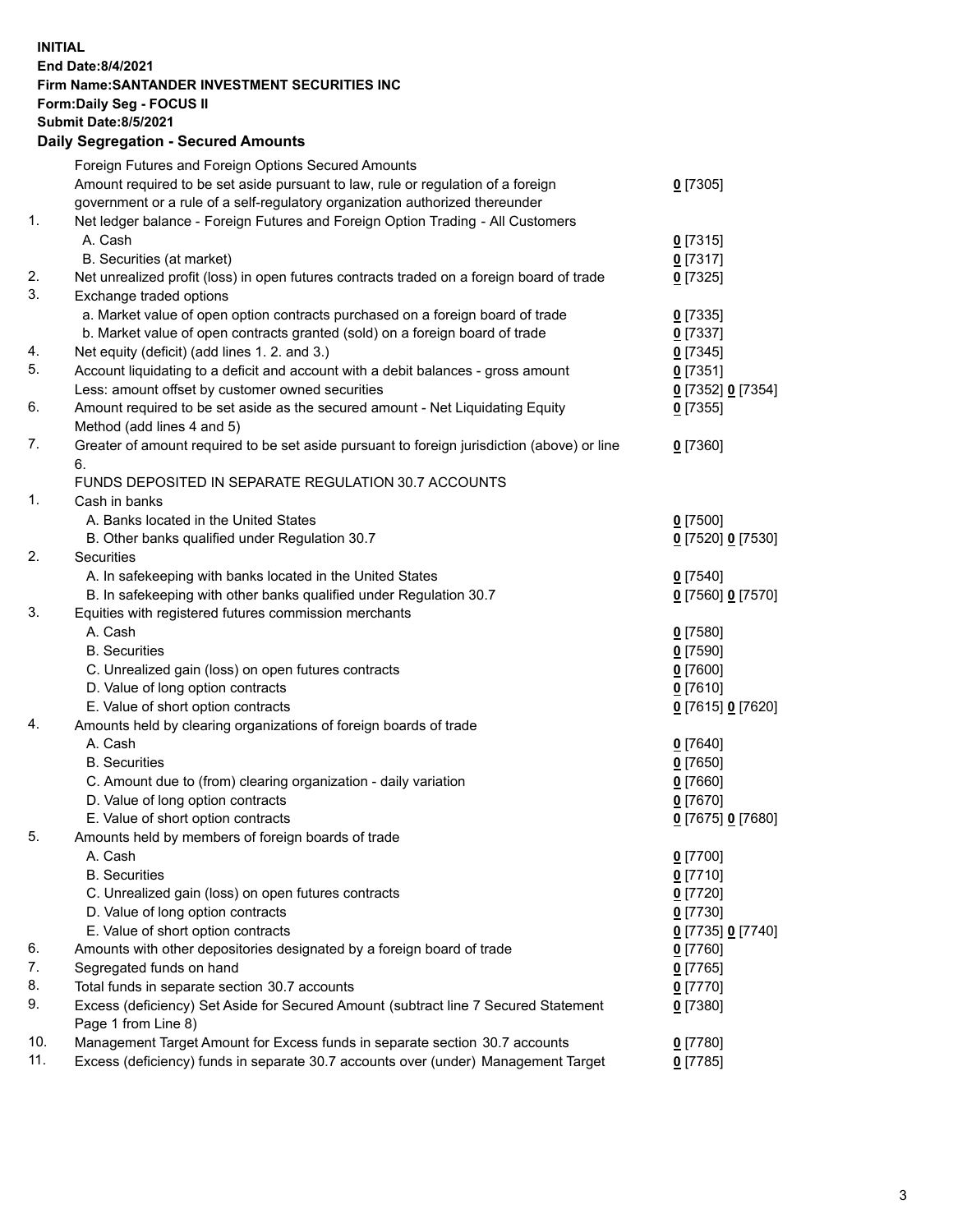| End Date: 8/4/2021                                                                                              |                                  |  |  |  |  |
|-----------------------------------------------------------------------------------------------------------------|----------------------------------|--|--|--|--|
| Firm Name: SANTANDER INVESTMENT SECURITIES INC                                                                  |                                  |  |  |  |  |
|                                                                                                                 | <b>Form:Daily Seg - FOCUS II</b> |  |  |  |  |
| <b>Submit Date: 8/5/2021</b>                                                                                    |                                  |  |  |  |  |
| Daily Segregation - Segregation Statement                                                                       |                                  |  |  |  |  |
| SEGREGATION REQUIREMENTS(Section 4d(2) of the CEAct)                                                            |                                  |  |  |  |  |
| 1.<br>Net ledger balance                                                                                        |                                  |  |  |  |  |
| A. Cash<br>2,427,988,886 [7010]                                                                                 |                                  |  |  |  |  |
| B. Securities (at market)<br>$0$ [7020]                                                                         |                                  |  |  |  |  |
| 2.<br>Net unrealized profit (loss) in open futures contracts traded on a contract market<br>-376,542,865 [7030] |                                  |  |  |  |  |
| 3.<br>Exchange traded options                                                                                   |                                  |  |  |  |  |
| A. Add market value of open option contracts purchased on a contract market<br>39,528,304 [7032]                |                                  |  |  |  |  |
| B. Deduct market value of open option contracts granted (sold) on a contract market<br>-43,408,805 [7033]       |                                  |  |  |  |  |
| 4.<br>Net equity (deficit) (add lines 1, 2 and 3)<br>2,047,565,520 [7040]                                       |                                  |  |  |  |  |
| 5.<br>Accounts liquidating to a deficit and accounts with                                                       |                                  |  |  |  |  |
| debit balances - gross amount<br>$0$ [7045]                                                                     |                                  |  |  |  |  |
| Less: amount offset by customer securities<br>0 [7047] 0 [7050]                                                 |                                  |  |  |  |  |
| 6.<br>Amount required to be segregated (add lines 4 and 5)<br>2,047,565,520 [7060]                              |                                  |  |  |  |  |
| FUNDS IN SEGREGATED ACCOUNTS                                                                                    |                                  |  |  |  |  |
| 7.<br>Deposited in segregated funds bank accounts                                                               |                                  |  |  |  |  |
| A. Cash<br>241,596,895 [7070]                                                                                   |                                  |  |  |  |  |
| B. Securities representing investments of customers' funds (at market)<br>$0$ [7080]                            |                                  |  |  |  |  |
| C. Securities held for particular customers or option customers in lieu of cash (at<br>$0$ [7090]               |                                  |  |  |  |  |
| market)                                                                                                         |                                  |  |  |  |  |
| 8.<br>Margins on deposit with derivatives clearing organizations of contract markets                            |                                  |  |  |  |  |
| A. Cash<br>1,884,195,201 [7100]                                                                                 |                                  |  |  |  |  |
| B. Securities representing investments of customers' funds (at market)<br>$0$ [7110]                            |                                  |  |  |  |  |
| C. Securities held for particular customers or option customers in lieu of cash (at<br>$0$ [7120]               |                                  |  |  |  |  |
| market)<br>9.                                                                                                   |                                  |  |  |  |  |
| Net settlement from (to) derivatives clearing organizations of contract markets<br>-3,136,841 [7130]<br>10.     |                                  |  |  |  |  |
| Exchange traded options<br>39,528,304 [7132]                                                                    |                                  |  |  |  |  |
| A. Value of open long option contracts<br>B. Value of open short option contracts<br>-43,408,805 [7133]         |                                  |  |  |  |  |
| 11.<br>Net equities with other FCMs                                                                             |                                  |  |  |  |  |
| A. Net liquidating equity<br>$0$ [7140]                                                                         |                                  |  |  |  |  |
| B. Securities representing investments of customers' funds (at market)<br>$0$ [7160]                            |                                  |  |  |  |  |
| C. Securities held for particular customers or option customers in lieu of cash (at<br>$0$ [7170]               |                                  |  |  |  |  |
| market)                                                                                                         |                                  |  |  |  |  |
| 12.<br>Segregated funds on hand<br>$0$ [7150]                                                                   |                                  |  |  |  |  |
| 13.<br>Total amount in segregation (add lines 7 through 12)<br>2,118,774,754 [7180]                             |                                  |  |  |  |  |
| 14.<br>Excess (deficiency) funds in segregation (subtract line 6 from line 13)<br>71,209,234 [7190]             |                                  |  |  |  |  |
| 15.<br>Management Target Amount for Excess funds in segregation<br>70,000,000 [7194]                            |                                  |  |  |  |  |
|                                                                                                                 |                                  |  |  |  |  |
| 16.<br>Excess (deficiency) funds in segregation over (under) Management Target Amount<br>1,209,234 [7198]       |                                  |  |  |  |  |